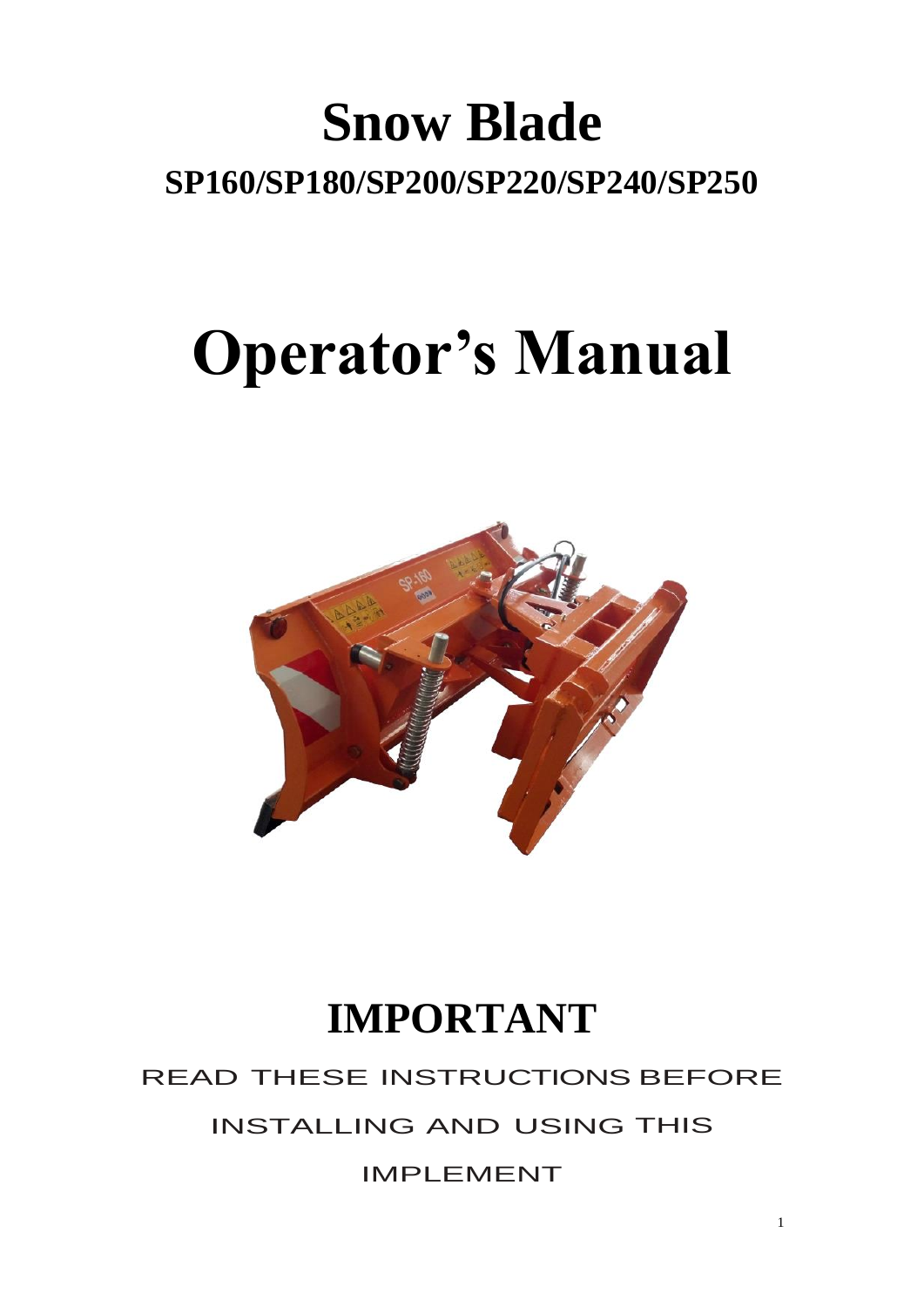| <b>Important Safety Information </b>   |
|----------------------------------------|
| Look for The Safety Alert Symbol       |
|                                        |
| Introduction                           |
|                                        |
|                                        |
| Terminology                            |
|                                        |
| Owner Assistance                       |
| Serial Number Plate                    |
|                                        |
| Section 1: Assembly and Set-up         |
| Dealer Assembly                        |
| Section 2: Adjustments                 |
| Section 3: Operating Procedures        |
| Operating Check List                   |
|                                        |
| General Operating Instructions         |
| Section 4: Maintenance                 |
| Maintenance                            |
| General                                |
| Blade                                  |
| Storage                                |
| Section 5: Specifications & Capacities |
| Section 6: Appendix                    |
|                                        |
| Warranty                               |
| <b>Section 7: Parts illustration</b>   |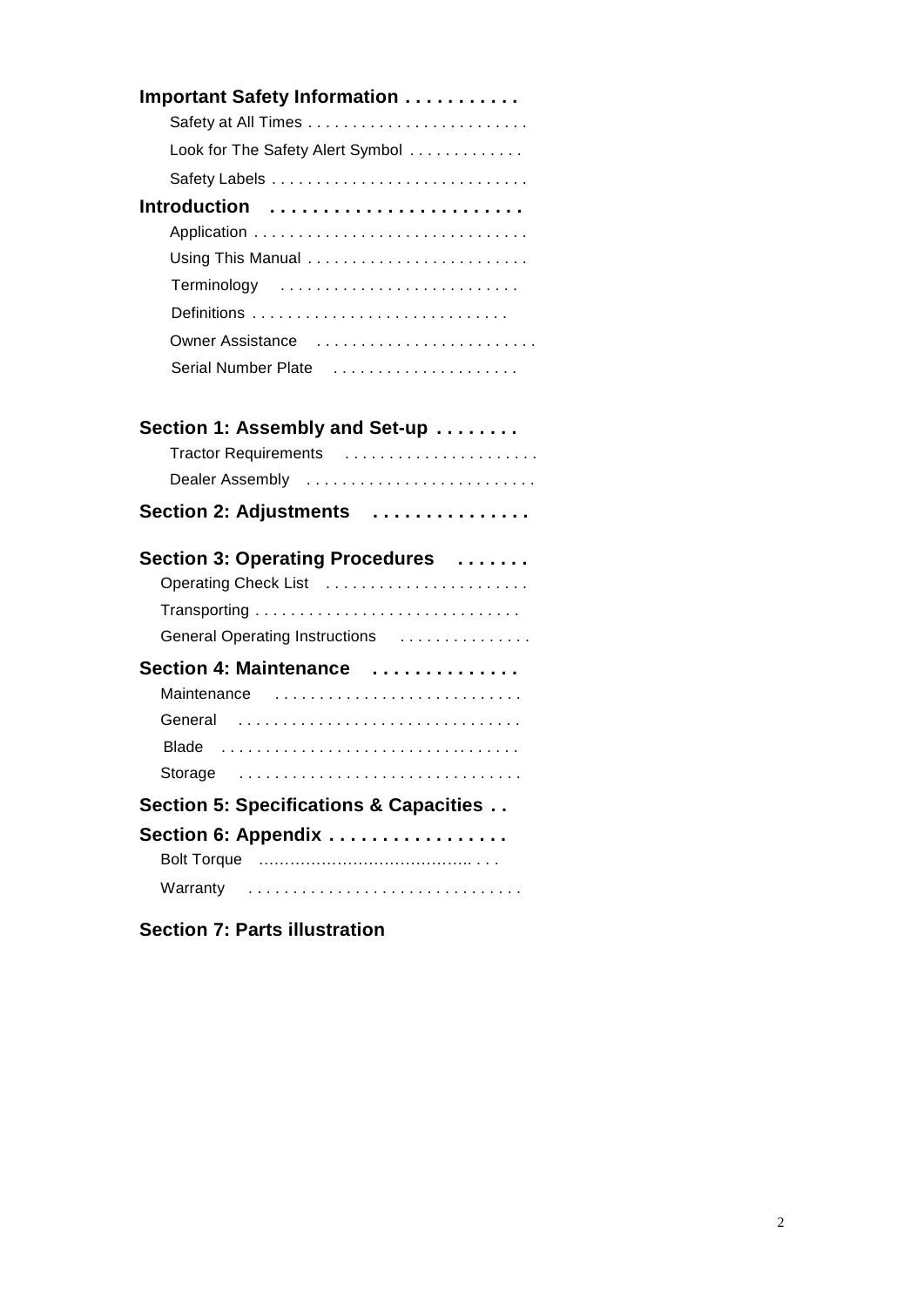## **Important Safety information**

#### **Safety at all times**

**Thoroughly read and understand the instructions given in this manual before operation. Refer to the "Safety Decal", read all instructions noted on them.**

- Operator should be familiar with all functions of the unit.
- Operate implement from the driver's seat only.
- ⚫ Make sure all guards and shields are in place and secured before operating the implement.
- ⚫ Do not leave skid steer(tractor) or implement unattended with engine running.
- ⚫ Dismounting from a moving skid steer(tractor) could cause serious injury or death.
- Do not stand between skid steer(tractor) and implement during hitching.
- Keep hands, feet, and clothing away from power-driven parts.
- Wear snug fitting clothing to avoid entanglement with moving parts.
- Watch out for wires, trees, etc., when raising implement. Make sure all persons are clear of working area.
- ⚫ Turning skid steer(tractor) too tight may cause implement to ride up on wheels. This could result in injury or equipment damage.

#### **Be aware of signal words**

**A signal word designates a degree or level of hazard seriousness. The signal words are:**



Indicates an imminently hazardous situation which, if not avoids, will result in death or serious injury. This signal word is limited to the most extreme situations, typically for machine components that, for functional purpose, cannot be guarded.

# **WARNING**

Indicates a potentially hazardous situation which, if not avoided, could result in death or serious injury, and includes hazards that are exposed when guards are removed. It may also be used to alert against unsafe practices.

# **CAUTION**

Indicates a potentially hazardous situation which, if not avoided, may result in minor or moderate injury. It may also be used to alert against unsafe practices.

#### **For your protection**

⚫ Thoroughly read and understand the "safety label" section, read all instructions noted on them.

Shutdown and storage

Lower machine to ground, put tractor in park, turn off engine, and remove the ignition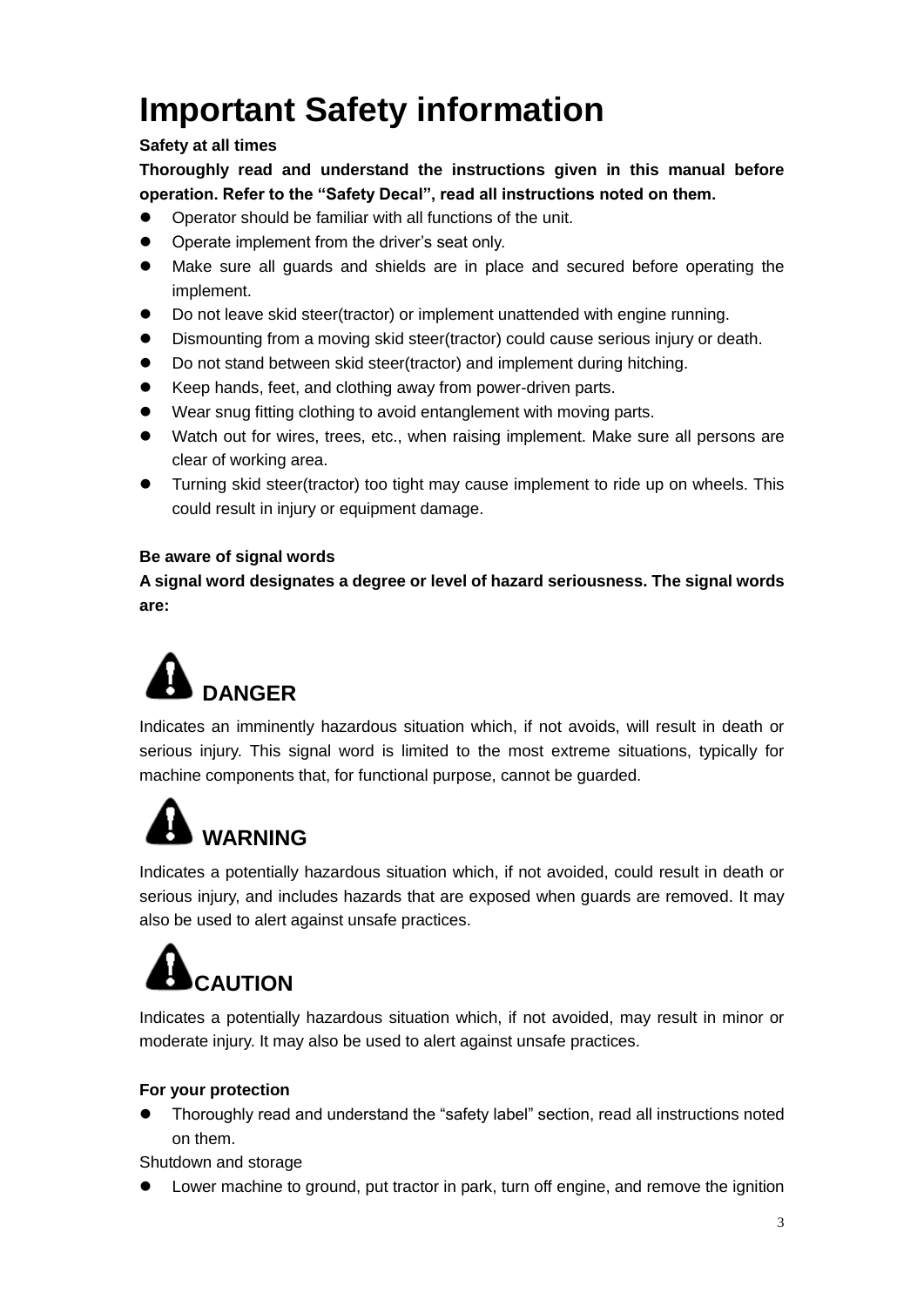key.

● Detach and store implements in an area where children normally do not play. Secure implement by using blocks and supports.

Use safety lights and devices

- ⚫ Slow moving skid steer(tractor), self-propelled equipment, and towed implements can create a hazard when driven on public roads. They are difficult to see, especially at night.
- ⚫ Flashing warning lights and turn signals are recommended whenever driving on public roads.

#### **Transport machinery safely**

- Comply with state and local laws.
- Maximum transport speed for implement is 20 mph. Do not exceed. Never travel at a speed which does not allow adequate control of steering and stopping. Some rough terrain requires a slower speed.
- Sudden braking can cause a towed load to swerve and upset. Reduce speed if towed load is not equipped with brakes.
- Do not tow a load that is more than double the weight of skid steer(tractor).

#### **Keep riders off machinery**

- Riders obstruct of operator's view, they could be struck by foreign objects or thrown from the machine.
- Never allow children to operate equipment.

#### **Practice safe maintenance**

- ⚫ Understand procedure before doing work. Use proper tools and equipment.
- Work in a clean dry area.
- Lower the implement to the ground, put tractor in park, turn off engine, and remove key before performing maintenance.
- Allow implement to cool completely.
- Do not grease or oil implement while it is operation.
- Inspect all parts. Make sure parts are in good condition and installed properly.
- Remove buildup of grease, oil or debris.
- Remove all tools and unused parts from implement before operation.

#### **Prepare for emergencies**

- Be prepared if a fire starts.
- Keep a fist aid kit and fire extinguisher handy.
- Keep emergency numbers for doctor, ambulance, hospital and fire department near phone.

#### **Wear protective equipment**

- ⚫ Protective clothing and equipment should be worn.
- Wear clothing and equipment appropriate for the job. Avoid loose fitting clothing.
- Prolonged exposure to loud noise can cause hearing impairment or hearing loss. Wear suitable hearing protection such as earmuffs or earplugs.
- ⚫ Operating equipment safely requires the full attention of the operator. Avoid wearing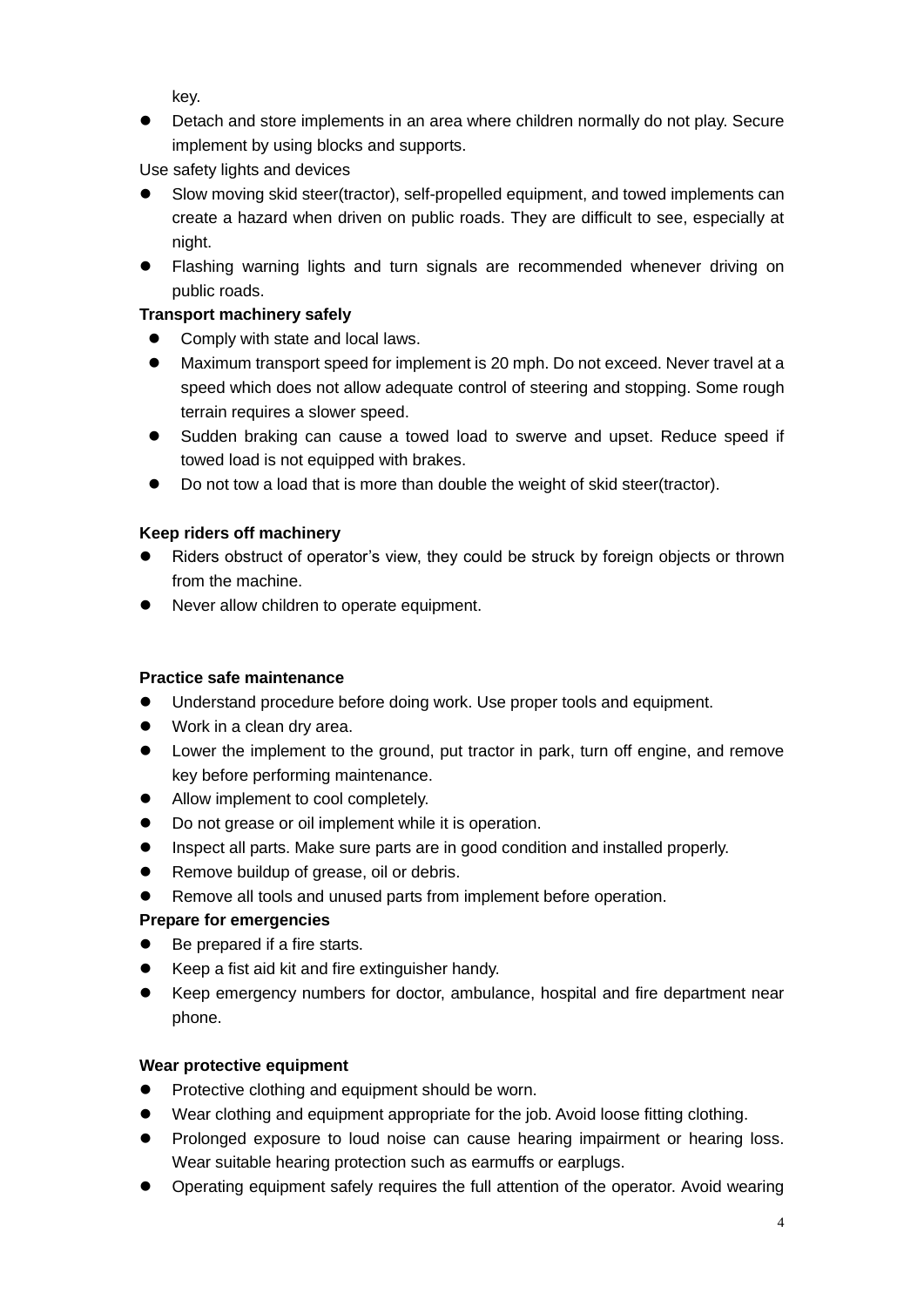radio headphones while operating machinery.

#### **Avoid high pressure fluids hazard**

- ⚫ Escaping fluid under pressure can penetrate the skin causing serious injury.
- ⚫ Avoid the hazard by relieving pressure before disconnecting hydraulic lines.
- ⚫ Use a piece of paper or cardboard, not body parts, to check for suspected leaks. Wear protective gloves and safety glasses or goggles when working with hydraulic systems.
- If an accident occurs, see a doctor immediately. Any fluid injected into the skin must be treated within a few hours or gangrene may result.

### **Safety Labels**

Your Snow Blade comes equipped with all safety labels in place. They were designed to help you safely operate your implement. Read and follow their directions.

- 1. Keep all safety labels clean and legible.
- 2. Replace all damaged or missing labels. To order new labels go to your nearest dealer.
- 3. Some new equipment installed during repair requires safety labels to be affixed to the replaced component as specified by Land Pride. When ordering new components make sure the correct safety labels are included in the request.
- 4. Refer to this section for proper label placement. To install new labels:
	- a. Clean the area the label is to be placed.
	- b. Spray soapy water on the surface where the label is to be placed.
	- c. Peel backing from label. Press firmly onto the surface.
	- d. Squeeze out air bubbles with the edge of a credit card.



## **Introduction**

#### **Application**

The Snow Blades are designed for Universal Skid Steer Quick-Hitch System mounting. Usually it is with steel blade, and rubber blade optional.

### **Using This Manual**

⚫ This Operator's Manual is designed to help familiarize you with safety, assembly,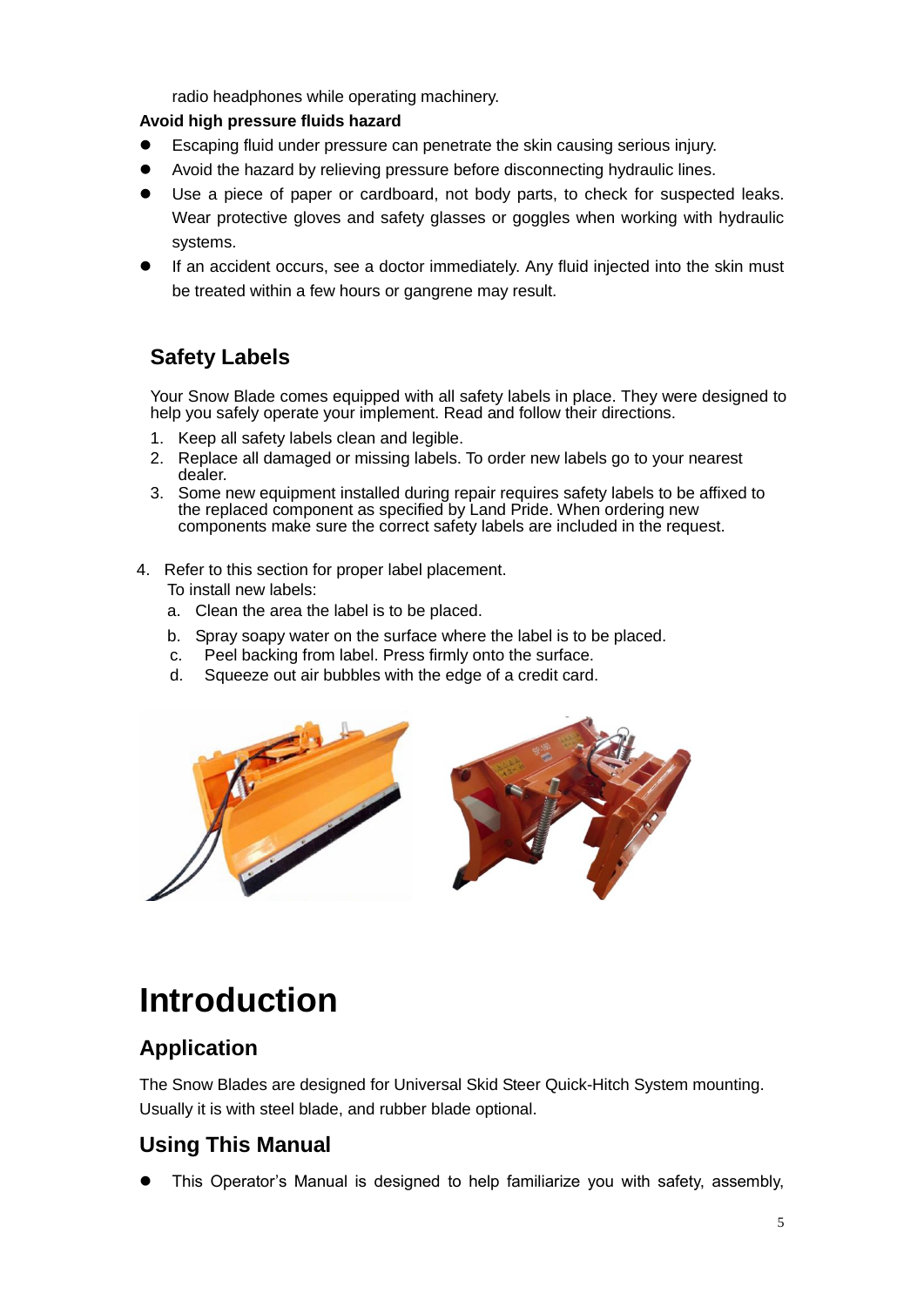operation, adjustments, troubleshooting, and maintenance. Read this manual and follow the recommendations to help ensure safe and efficient operation.

⚫ The information contained within this manual was current at the time of printing. Some parts may change slightly to assure you of the best performance.

### **Terminology**

**"** Right" or "Left" as used in this manual is determined by facing the direction the machine will operate while in use unless otherwise stated.

## **Definitions**

**Note :** A special point of information that the operator must be aware of before continuing. Important : A special point of information related to its preceding topic. The intention is that this information should be read and noted before continuing.

## **Owner Assistance**

The Warranty Registration card should be filled out by the dealer at the time of purchase. This information is necessary to provide you with quality customer service. If customer service or repair parts are required contact a dealer. A dealer has trained personnel, repair parts and equipment needed to service the machine.

The parts on your machine have been specially designed and should only be replaced with genuine parts.

### **Serial Number Plate**

For prompt service always use the serial number and model number when ordering parts from your dealer. Be sure to include your serial and model numbers in correspondence also.

## **Section 1: Assembly and Set-up**

## **Skid Steer or Tractor Requirements**

The Snow Blades are designed with Universal Skid Steer Quick-Hitch System mounting.

### **Assembly**

Refer to the parts illustration. For easy packing, the pole and rubber pad are assembled back, **Please DO TURN THE POLE AND RUBBER PAD FRONT like the instructions show!**

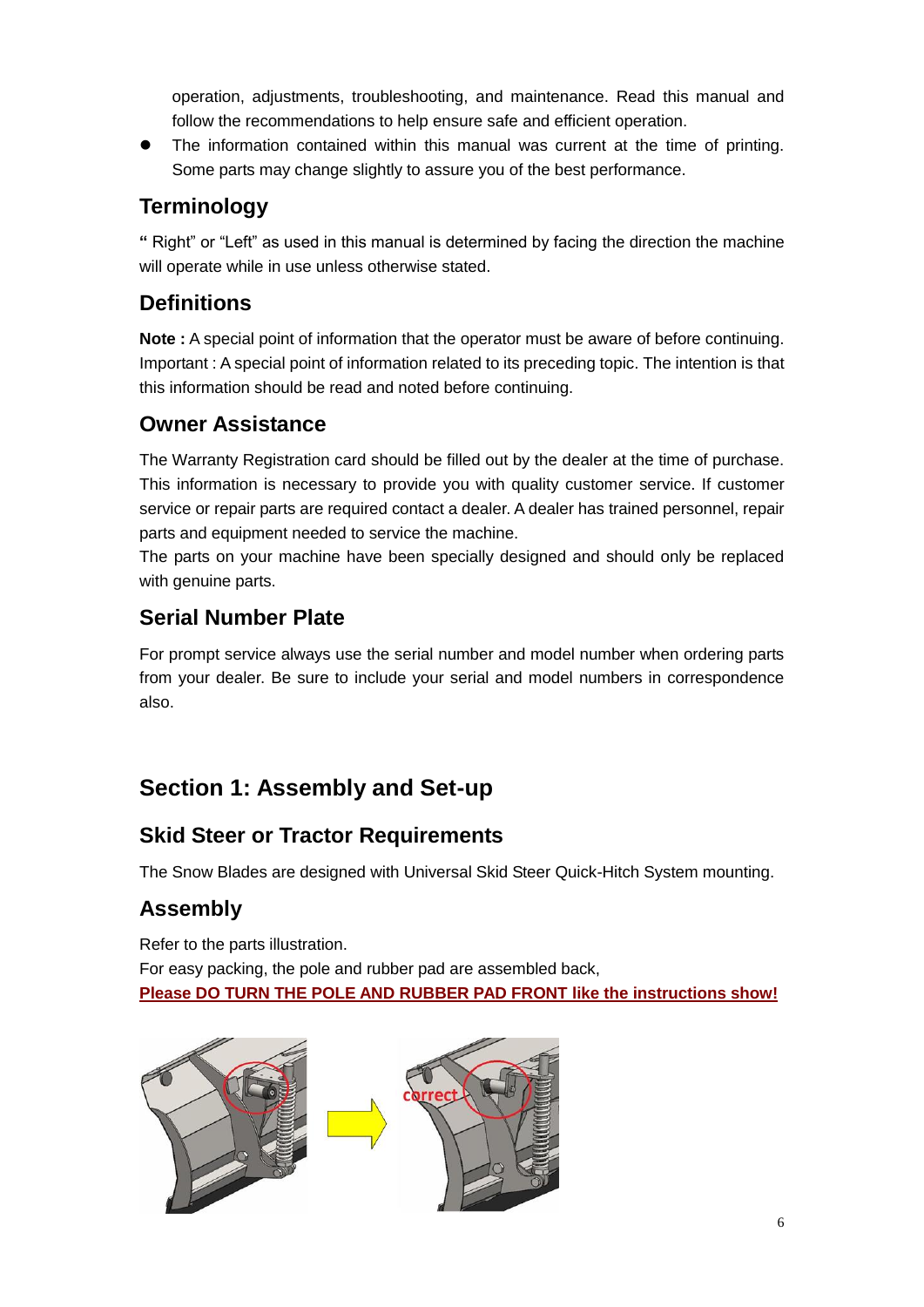## **Section 2: Adjustments**



Keep feet clear when lowering the blade!

Refer to the parts illustration, you can adjust the springs to make the blades stable.



#### **Section 3: Operating Procedures**

#### **Operating check list**

Hazard control and accident prevention are dependent upon the awareness, concern, prudence and proper training involved in the operation, transport, maintenance and storage of the machine. Therefore, it is essential that no one operates the Snow Blade without first having read, fully understood and become totally familiar with the Operator's Manual. Make sure the operator has paid attention to safety information and other sections of this manual.

# **CAUTION**

It is the operator's responsibility not to allow anyone near the Snow Blade during its operation.



Always keep your feet and legs out from under the blade when adjusting the height of the blade. It is possible the blade could slip and fall causing injury to your feet and/or legs.

- Follow all directions on the safety labels.
- Do not allow anyone to operate this Snow Blade who has not been properly trained in its safe operation.
- Do not let anyone under the age of 16 operate the Snow Blade.
- Use the Snow Blade for its intended purpose only.
- ⚫ Never carry passengers or use the Snow Blade as a wagon to carry things.
- ⚫ Never use the Snow Blade to pull or tow other equipment or objects.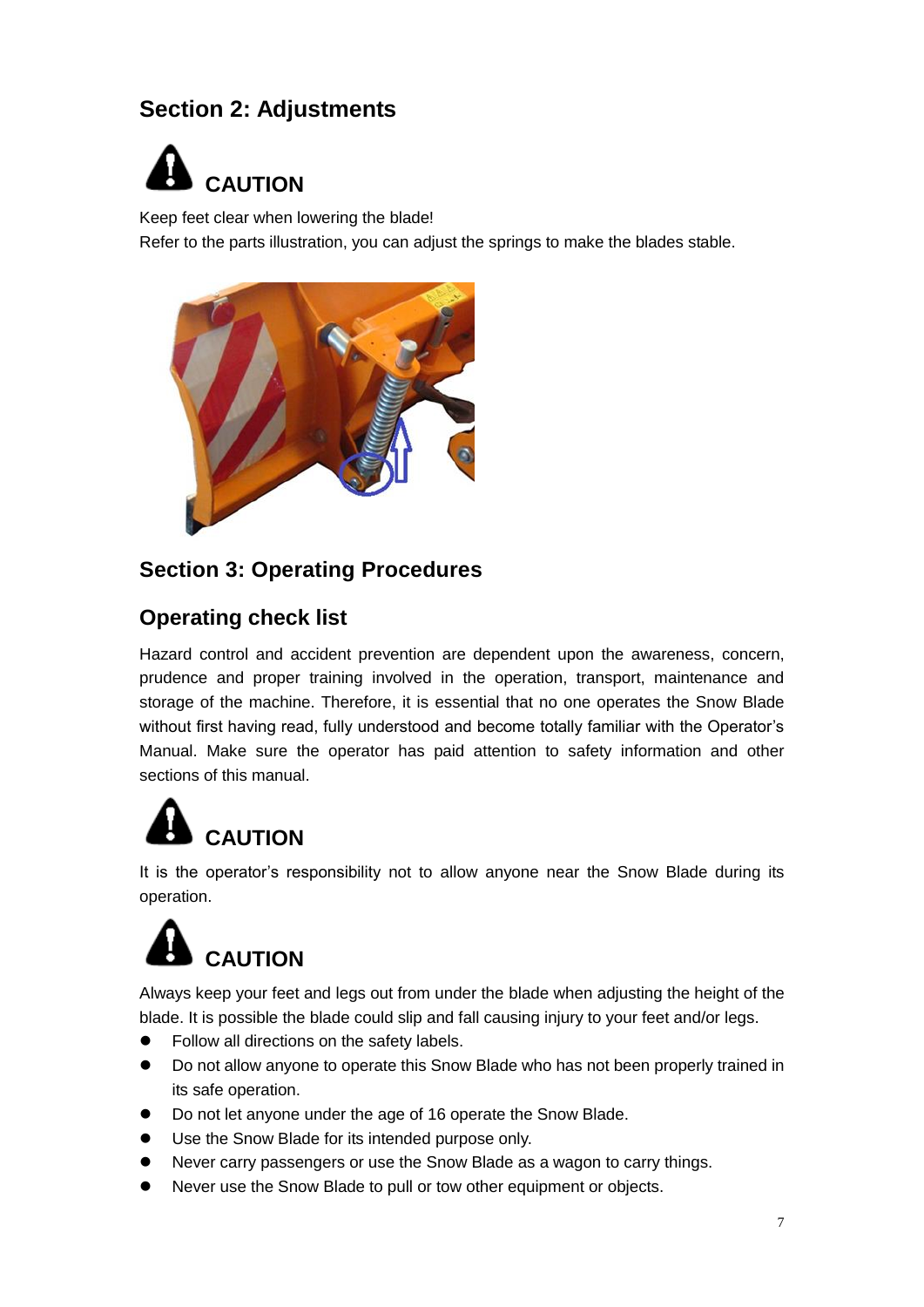- Make sure all safety labels are in their proper location and in good condition before operation.
- Never work under the unit without properly blocking the unit up.
- ⚫ All nuts, bolts, screws, and fasteners should be checked periodically for tightness.
- Do not alter the Snow Blade in a way which will adversely affect its performance or reliability or use the Snow Blade for a purpose for which it was not designed.

### **Transporting**



When traveling on public roads at night or during the day, use accessory lights and devices for adequate warning to operators of other vehicles. Comply with all federal, state and local laws.

- Be sure to reduce skid steer (tractor) ground speed when turning; and, leave enough clearance so the Snow Blade does not contact obstacles such as buildings, trees or fences.
- Select a safe ground travel speed when transporting from one area to another.
- ⚫ When traveling on roadways, transport in such a way that faster moving vehicles may pass you safely.
- ⚫ When traveling over rough or hilly terrain, shift tractor to a lower gear.

### **General Operating Instructions**

Once you have familiarized yourself with the operator's manual, completed the operations checklist, and properly attached your Snow Blade to your skid steer (tractor), you are now almost ready to begin work. Snow Blades are ideal for shoveling snow.

With a little practice you should become a very good operator and consistently achieve the desired results.

## **Section 4: Maintenance**

#### **Maintenance**

Proper servicing and adjustment are the key to the long life of any farm implement. With careful and systematic inspection, you can avoid costly maintenance, time and repair.

#### **General**

- ⚫ After using your Snow Blade for several hours, check all bolts to be sure they are tight.
- Replace any worn, damaged or illegible safety decals by obtaining new decals from dealer.

#### **Blade**

Replace the blade when steel blade is worn out.

#### **storage**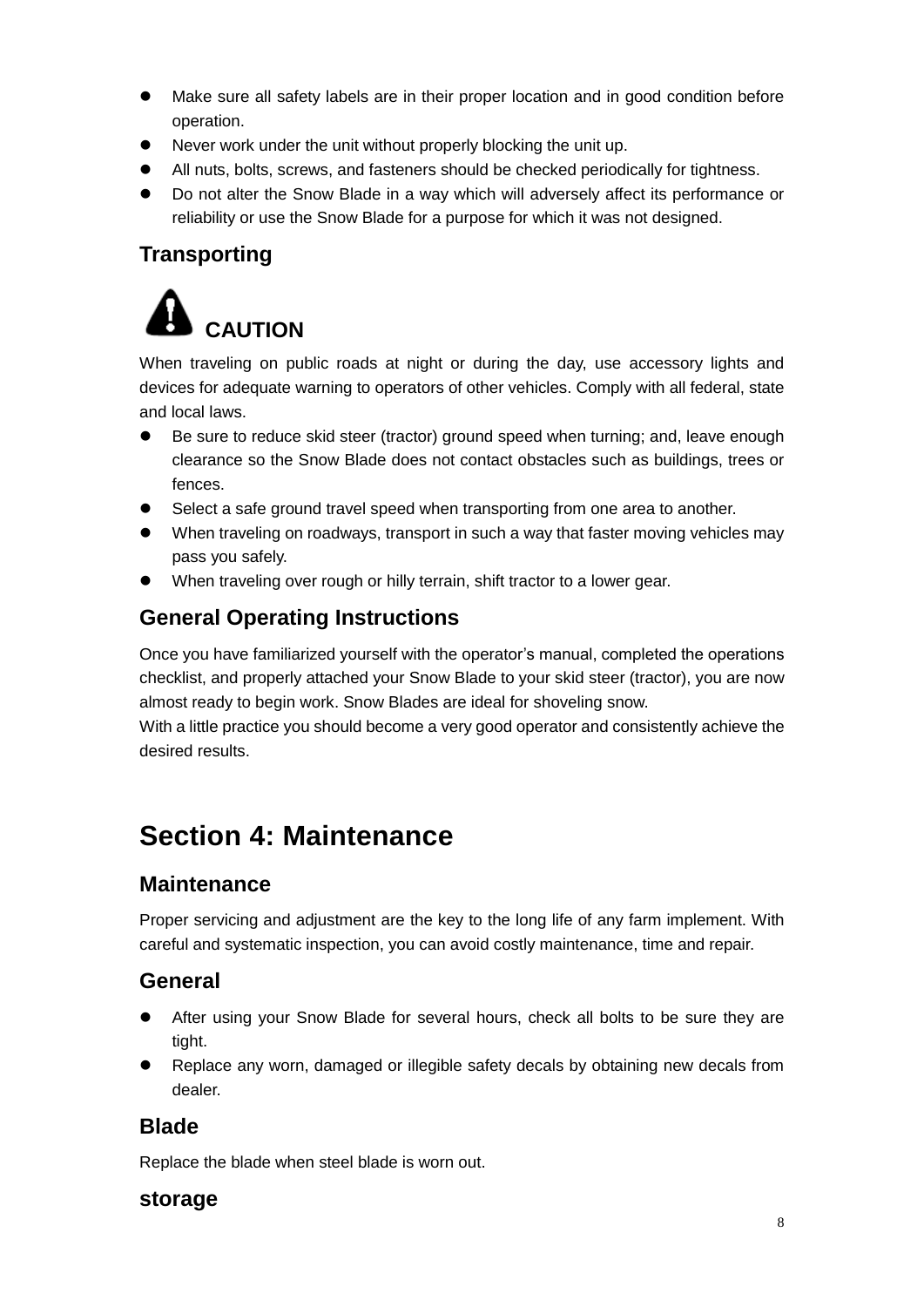- At the end of the working season or when your Snow Blade will not be used for long period, it is good practice to clean off any dirt or grease that may have accumulated on the Snow Blade.
- ⚫ Repaint parts where paint is worn or scratched to prevent rust.
- Replace all damaged or missing decals.
- Store the Snow Blade inside if possible. Inside storage will reduce maintenance and make for a longer life.
- ⚫ Inspect Snow Blade for loose, damaged or worn parts and adjust or replace if needed.

| Model                   | <b>SBE180</b>     | <b>SBE200</b>      | <b>SBE220</b>      | <b>SBE240</b> |
|-------------------------|-------------------|--------------------|--------------------|---------------|
| Dimensions(L*W*H)       | 1805*720*640      | 2005*720*640       | 2205*720*640       | 2205*720*640  |
| Working Width           | 1800mm            | 2000 <sub>mm</sub> | 2200 <sub>mm</sub> | 2200mm        |
| <b>Structure Weight</b> | 210 <sub>kg</sub> | 220 <sub>kg</sub>  | 230 <sub>kg</sub>  | 240kg         |
| <b>Power Required</b>   | 20-35HP           | 25-45HP            | 30-55HP            | 30-55HP       |

## **Section 5: Specifications & Capacities**

## **Section 6: Appendix**

### **Bolt Torque**

The tables shown below give correct torque values for various bolts and capscrews. Tighten all bolts to the torques specified unless otherwise noted. Check tightness of bolts periodically, using bolt torque chart as a guide. Replace hardware with the same strength bolt.

#### **ENGLISH TORQUE SPECIFICATIONS**

|                      |                  |       | <b>Bolt Torque</b> |       |                  |       |
|----------------------|------------------|-------|--------------------|-------|------------------|-------|
| <b>Bolt Diameter</b> | SAE <sub>2</sub> |       | SAE <sub>5</sub>   |       | SAE <sub>8</sub> |       |
|                      | N.m              | Ib-ft | N.m                | lb-ft | N.m              | Ib-ft |
| 1/4"                 | 8                | 6     | 12                 | 9     | 17               | 12    |
| 5/16"                | 13               | 10    | 25                 | 19    | 36               | 27    |
| 3/8"                 | 27               | 20    | 45                 | 33    | 63               | 45    |
| 7/16"                | 41               | 30    | 72                 | 53    | 100              | 75    |
| 1/2"                 | 61               | 45    | 110                | 80    | 155              | 115   |
| 9/16"                | 95               | 60    | 155                | 115   | 200              | 165   |
| 5/8"                 | 128              | 95    | 215                | 160   | 305              | 220   |
| 3/4"                 | 225              | 165   | 390                | 290   | 540              | 400   |
| 7/8"                 | 230              | 170   | 570                | 420   | 880              | 650   |

#### **METRIC TORQUE SPECIFICATIONS**

|                      |        |       | <b>Bolt Torque</b> |       |
|----------------------|--------|-------|--------------------|-------|
| <b>Bolt Diameter</b> | 8.8    |       | 10.9               |       |
|                      | N.m    | Ib-ft | N.m                | Ib-ft |
| M <sub>3</sub>       | 0.5    | 0.4   | 1.8                | 1.3   |
| M4                   | n<br>J | 2.2   | 4.5                | 3.3   |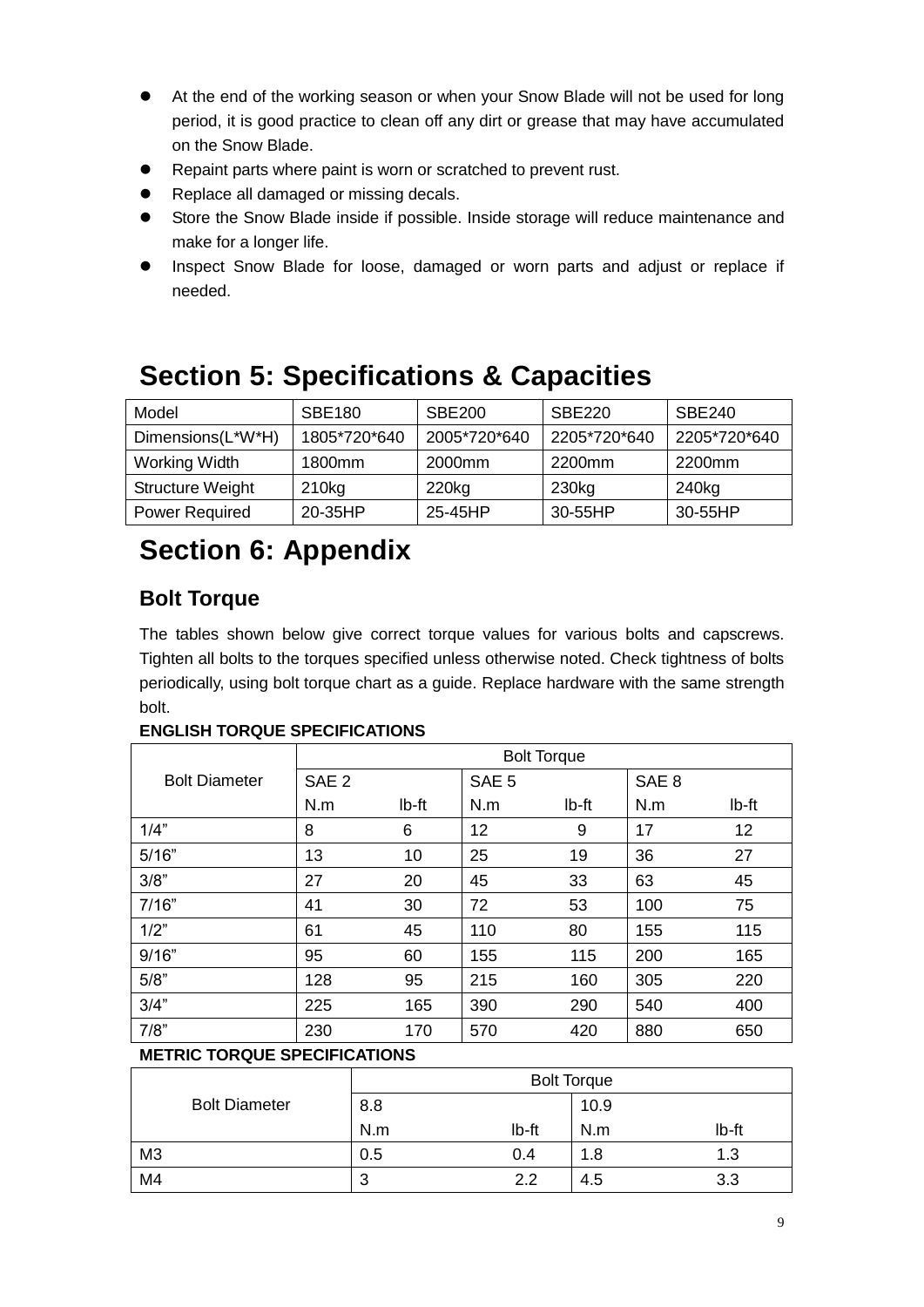| M <sub>5</sub> | 6    | $\overline{4}$ | 9    | 7    |
|----------------|------|----------------|------|------|
| M <sub>6</sub> | 10   | 7              | 15   | 11   |
| M <sub>8</sub> | 25   | 18             | 35   | 26   |
| M10            | 50   | 37             | 70   | 52   |
| M12            | 90   | 66             | 125  | 92   |
| M14            | 140  | 103            | 200  | 148  |
| M16            | 225  | 166            | 310  | 229  |
| M20            | 435  | 321            | 610  | 450  |
| M24            | 750  | 553            | 1050 | 744  |
| M30            | 1495 | 1103           | 2100 | 1550 |
| M36            | 2600 | 1917           | 3675 | 2710 |

Torque figures indicated above are valid for non-greased or non-oiled threads and heads otherwise specified. Therefore, do not grease or oil bolts or cpascrews unless otherwise specified in this manual. When using locking elements, increase torque values by 5%.

#### **Warranty**

Townsunny warrants to the original purchaser that this product will be free from defects in material and workmanship beginning on the date of purchase by the end user according to the following schedule when used as intended and under normal service and conditions for personal use.

Overall unit: one-year parts and labor.

Shanks: considered wear items.

This warranty is limited to the replacement of any defective part by manufacturer and the installation by the dealer of any such replacement part, and does not cover common wear items such as blades, belts, tines,etc. Townsunny reserves the right to inspect any equipment or parts which are claimed to have been defective in material or workmanship. This warranty does not apply to any part or product which in Townsunny's judgment shall have been misused or damaged by accident or lack of normal maintenance or care, or which has been repaired or altered in a way which adversely affects its performance or reliability, or which has been used for a purpose for which the product not designed. Misuse also specifically includes failure to properly maintain oil levels, grease points, and driveline shafts.

Claims under this warranty must be made to the dealer which originally sold the product and all warranty adjustments must be made through such dealer. Townsunny reserves the right to make changes in materials or design of the product at any time without notices.

This warranty shall not be interpreted to render Townsunny liable for damages of any kind, direct, consequential, or contingent to property. Furthermore, Townsunny shall not be liable for damages resulting from any cause beyond its reasonable control. This warranty does not extend to loss of crops, any expense or loss for labor, supplies, rental machinery or for any other reason.

No other warranty of any kind whatsoever, express or implied, is made with respect to this sale; and all implied warranties of merchantability and fitness for a particular purpose which exceed the obligations set forth in this written warranty are hereby disclaimed and excluded from this sale.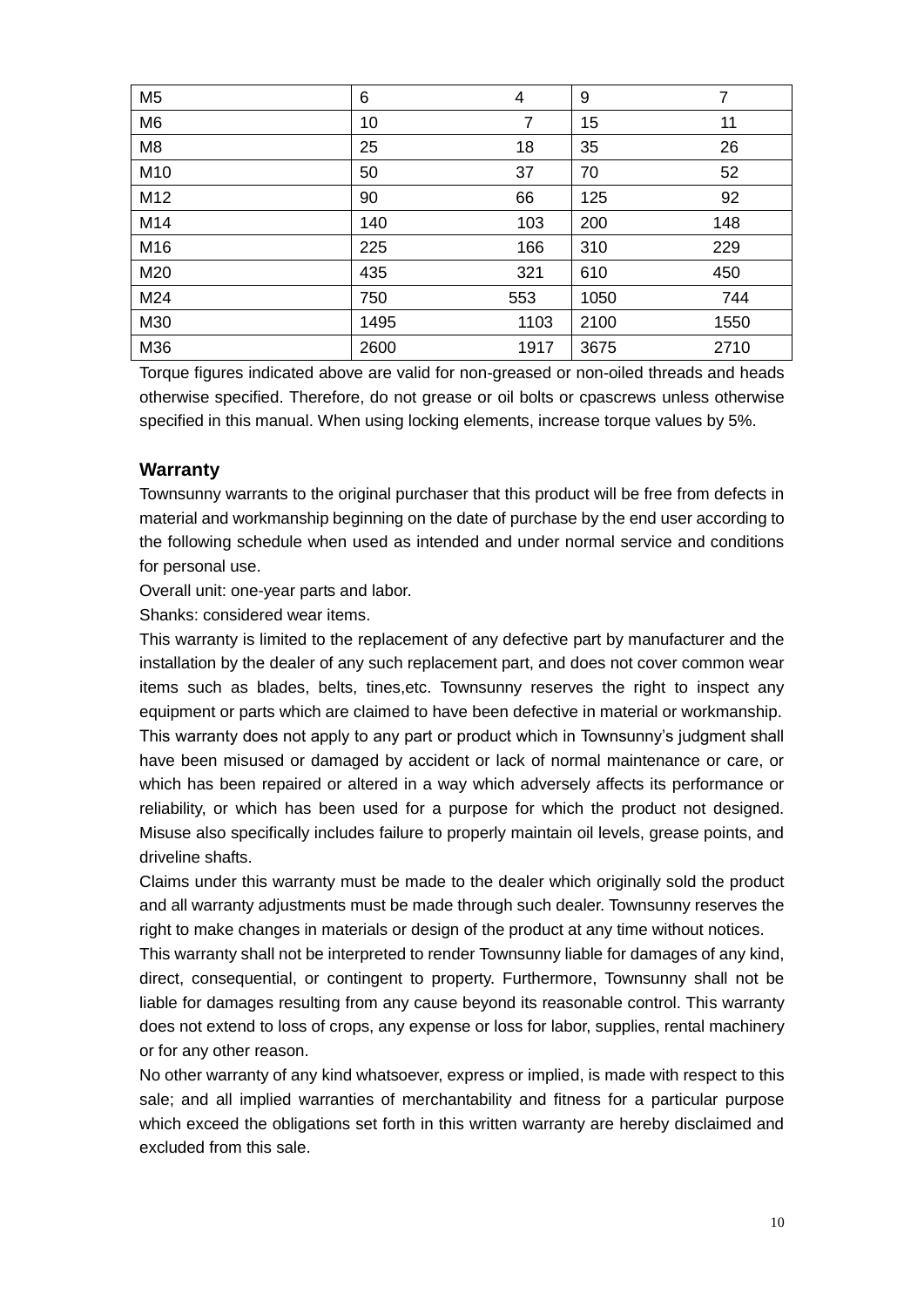## **Section 7: Parts illustration**

#### **SP160/SP180/SP200/SP220/SP240/SP250**

#### **Snow Blade Parts List**



| <b>RFF</b> | <b>PART NUMBER</b> | <b>DESCRIPTION</b>              |
|------------|--------------------|---------------------------------|
|            | SBE140.011         | SBE140 Main snow blade weldment |
|            | SBE160.011         | SBE160 Main snow blade weldment |
|            | SBE180.011         | SBE180 Main snow blade weldment |
|            | SBE200.011         | SBE200 Main snow blade weldment |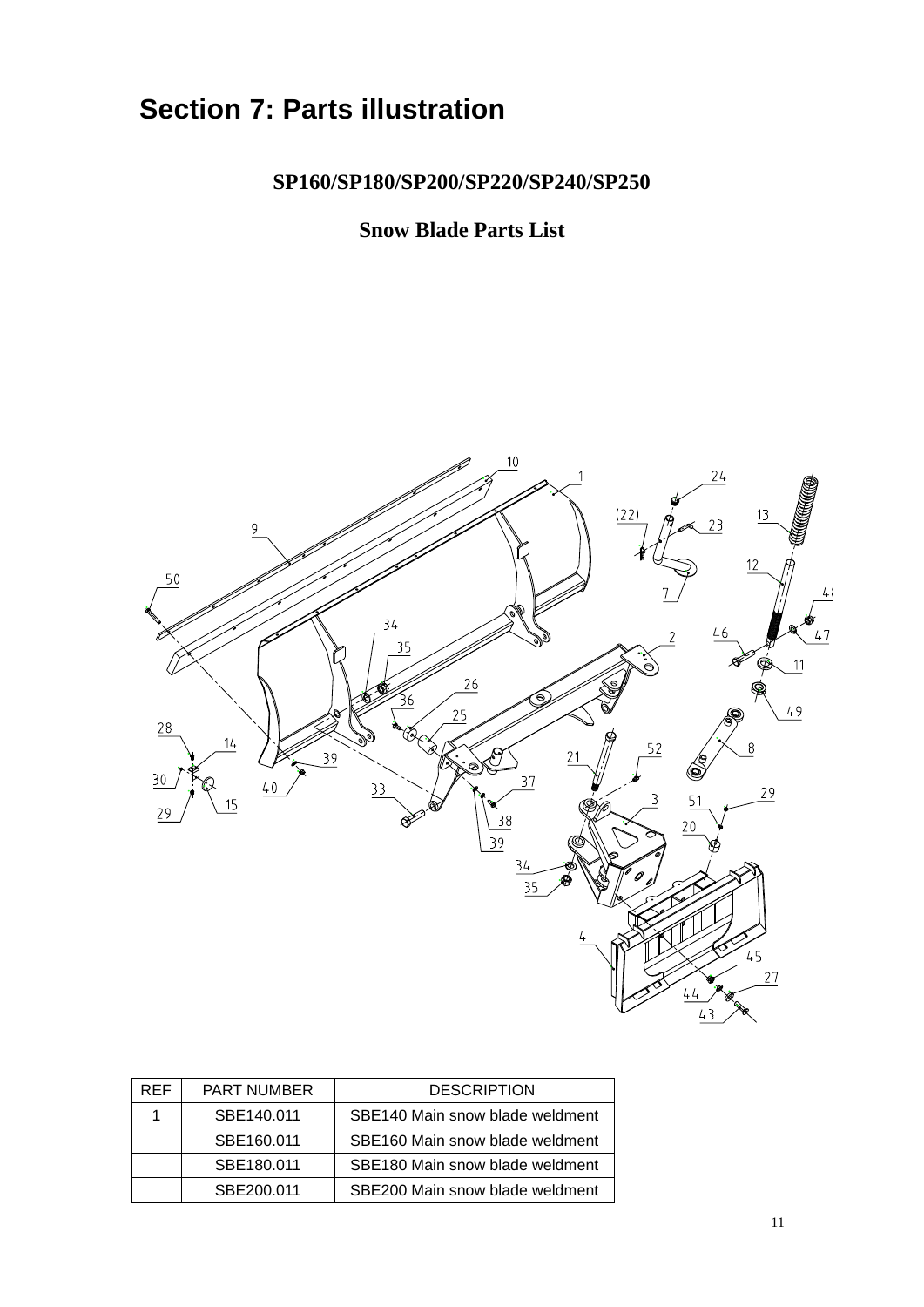|    | SBE220.011     | SBE220 Main snow blade weldment  |
|----|----------------|----------------------------------|
|    | SBE240.011     | SBE240 Main snow blade weldment  |
|    | SBE250.011     | SBE250 Main snow blade weldment  |
| 2  | SBE180.012     | Long support weldment            |
| 3  | SBE180.013     | Connection frame weldment        |
| 4  | SBE180.014E    | Mounting Bracket weldment        |
| 7  | SBE180.017     | Kickstand weldment               |
| 8  | SBE180.004     | Hydraulic system assembly        |
| 9  | SBE140.101     | SBE140 Decking of rubber         |
|    |                | (Unnecessary for steel blade)    |
|    | SBE160.101     | SBE160 Decking of rubber         |
|    |                | (Unnecessary for steel blade)    |
|    | SBE180.101     | SBE180 Decking of rubber         |
|    |                | (Unnecessary for steel blade)    |
|    | SBE200.101     | SBE200 Decking of rubber         |
|    |                | (Unnecessary for steel blade)    |
|    | SBE220.101     | SBE220 Decking of rubber         |
|    |                | (Unnecessary for steel blade)    |
|    | SBE240.101     | SBE240 Decking of rubber         |
|    |                | (Unnecessary for steel blade)    |
|    | SBE250.101     | SBE250 Decking of rubber         |
|    |                | (Unnecessary for steel blade)    |
| 10 | SBE140.102     | Steel Blade(or rubber blade)     |
|    | SBE160.102     | Steel Blade(or rubber blade)     |
|    | SBE180.102     | Steel Blade(or rubber blade)     |
|    | SBE200.102     | Steel Blade(or rubber blade)     |
|    | SBE220.102     | Steel Blade(or rubber blade)     |
|    | SBE240.102     | Steel Blade(or rubber blade)     |
|    | SBE250.102     | Steel Blade(or rubber blade)     |
| 11 | SBE180.103     | Spring pad                       |
| 12 | SBE180.104     | Shaft axle of spring             |
| 13 | SBE180.105     | Spring                           |
| 14 | SBE180.106     | Mounted plate of reflector plate |
| 15 | SBE180.107     | reflector plate                  |
| 20 | SBE180.112     | Bolt rubber pad                  |
| 21 | SBE180.018     | Rotation pin                     |
| 22 | FEL300.114     | Hair clip $pin(φ3.2)$            |
| 23 | SBE180.113     | Bent pin                         |
| 24 | SBE180.114     | Decking of kickstand             |
| 25 | SBE180.115     | Pole                             |
| 26 | SBE180.116     | Rubber block                     |
| 27 | SBE180.117     | Small block                      |
| 28 | GB/T5782 M8x16 | Bolt M8x16                       |
| 29 | GB/T889.1 M8   | Self-lock nut M8                 |
| 30 | GB/T6170 M5    | Nut M5                           |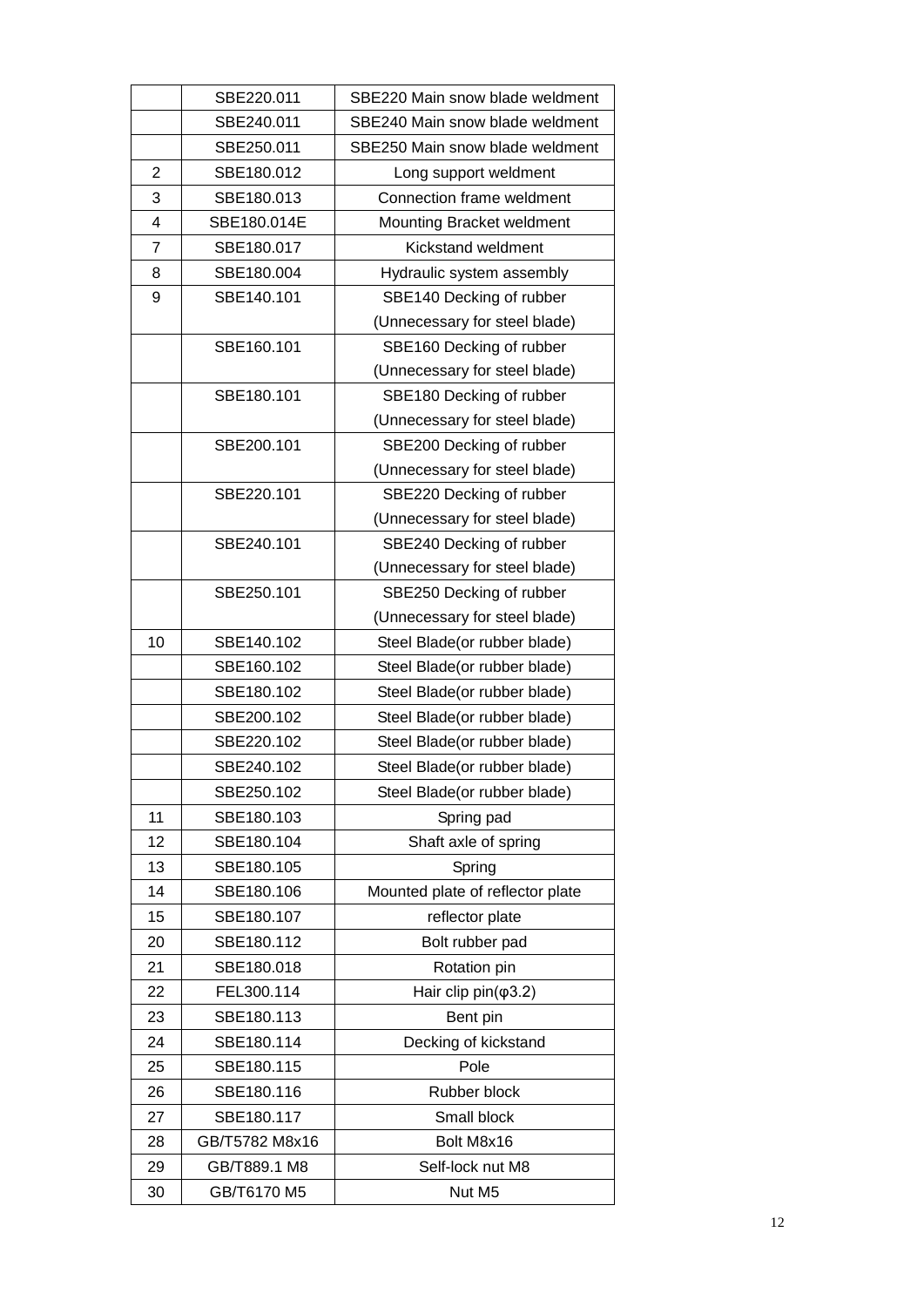| 33 | GB/T5782 M24x90 | <b>Bolt M24x90</b> |
|----|-----------------|--------------------|
| 34 | GB/T97.1 24     | Plain washer 24    |
| 35 | GB/T889.1 M24   | Self-lock nut M24  |
| 36 | GB/T70.3 M12x30 | <b>Bolt M12x30</b> |
| 37 | GB/T5782 M12x25 | <b>Bolt M12x25</b> |
| 38 | GB/T93 12       | Spring washer 12   |
| 39 | GB/T97.1 12     | Plain washer 12    |
| 40 | GB/T889.1 M12   | Self-lock M12      |
| 43 | GB/T70.3 M16x60 | Bolt M16x60        |
| 44 | GB/T6172.1 M16  | Thin nut M16       |
| 45 | GB/T889.1 M16   | Self-lock nut M16  |
| 46 | GB/T5782 M20x85 | <b>Bolt M20x85</b> |
| 47 | GB/T97.1 20     | Plain washer 20    |
| 48 | GB/T889.1 M20   | Self-lock nut M20  |
| 49 | GB/T6173 M36x3  | Thin nut M36x3     |
| 50 | GB/T5782 M12x70 | Bolt M12x70        |
| 51 | GB/T97.18       | Plain washer 8     |
| 52 | M6 JB/T7940.1   | Oil cup M6         |

## **SP160/SP180/SP200/SP220/SP240/SP250**

**Hydraulic system assembly Parts List**